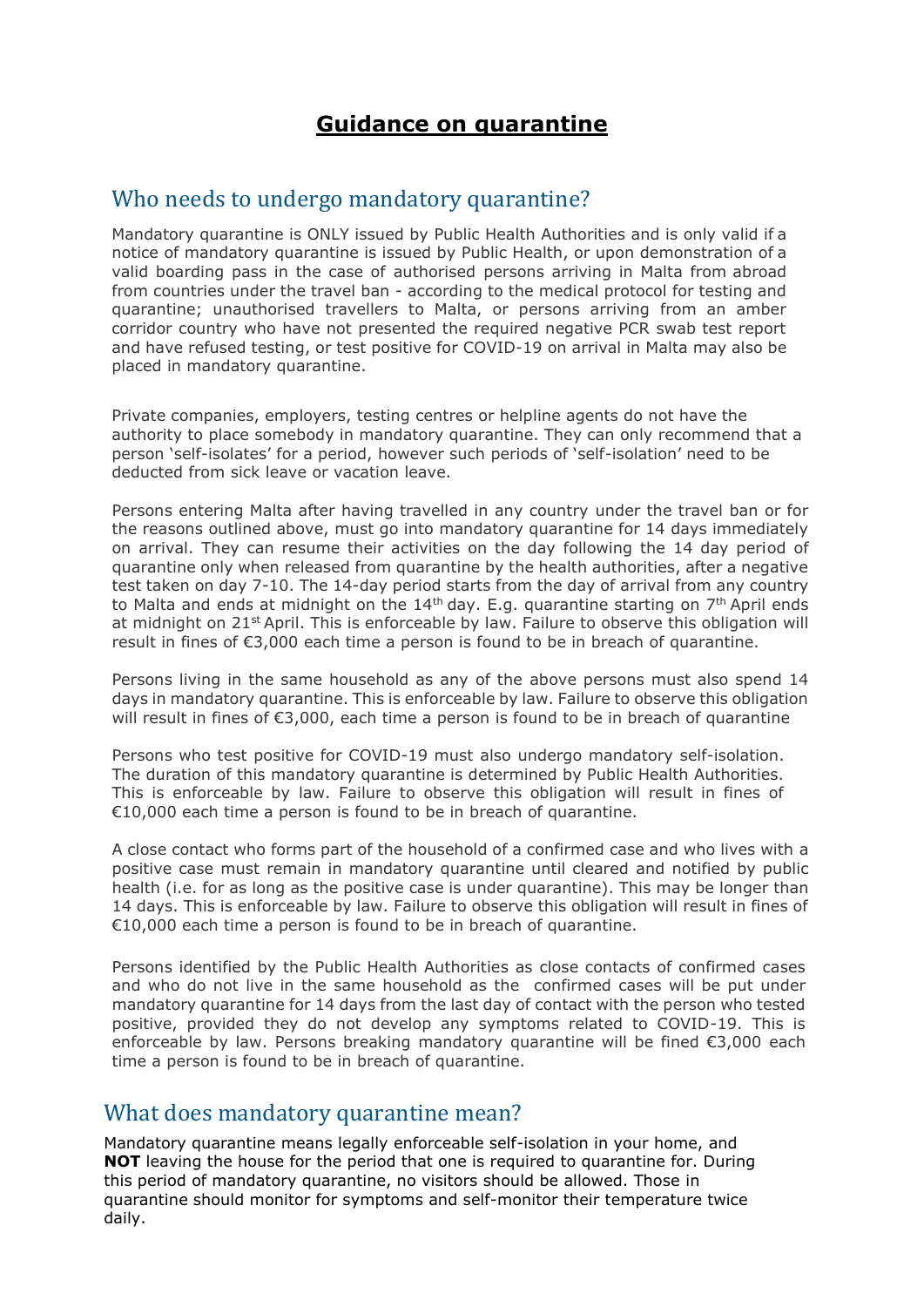### Does this mean my family or other people I live with also need to undergo quarantine?

Yes, all the other members living in the same household must undergo mandatory quarantine as well.

#### When does the mandatory quarantine related to travel end?

People who are in mandatory quarantine due to travel who have never tested positive for COVID-19 can resume their activities on the day following the 14-day period of quarantine, provided they do not develop any symptoms related to COVID-19. The 14 day period starts from the day of arrival from any country to Malta and ends at midnight of the 14<sup>th</sup> day. E.g. quarantine starting on  $7<sup>th</sup>$  April ends at midnight on 21<sup>st</sup> April. This also applies to persons living in the same household, as any of the above persons must also spend 14 days in mandatory quarantine.

### When does the mandatory quarantine related to a close contact of a COVID-19 positive person end?

This depends on whether the person identified by the Public Health Authorities as being close contacts of confirmed cases lives in the same household as the confirmed case.

Persons identified by the Public Health Authorities as close contacts of confirmed cases who are not living in the same household will be put under mandatory quarantine for 14 days from the last day of contact with the positive case, provided they do not develop any symptoms related to COVID-19.

Persons living in the same household as the positive case (i.e. household contacts) must remain in mandatory quarantine for as long as the positive case him/herself is in mandatory quarantine. Household contacts should therefore expect to spend a minimum of 14 days in mandatory quarantine, or possibly longer, depending on when the Public Health Authorities release the positive case from mandatory quarantine. This period of mandatory quarantine may be reset if another member of the household tests positive for Covid-19 during the quarantine period.

### When does the mandatory quarantine of a COVID-19 positive person end?

For people who have tested positive for COVID-19, the duration of mandatory quarantine is subject to the assessment carried out by the clinical team and by Public Health Authorities.

## When does the mandatory quarantine related to a household member of a COVID-19 positive person end?

Household members who live with a person recovering from COVID-19 must also follow the same quarantine procedures as that of the COVID-19 person as outlined above. Provided that they and all other household members do not develop COVID-19, they will also be released from home isolation at the same time as the person with COVID-19.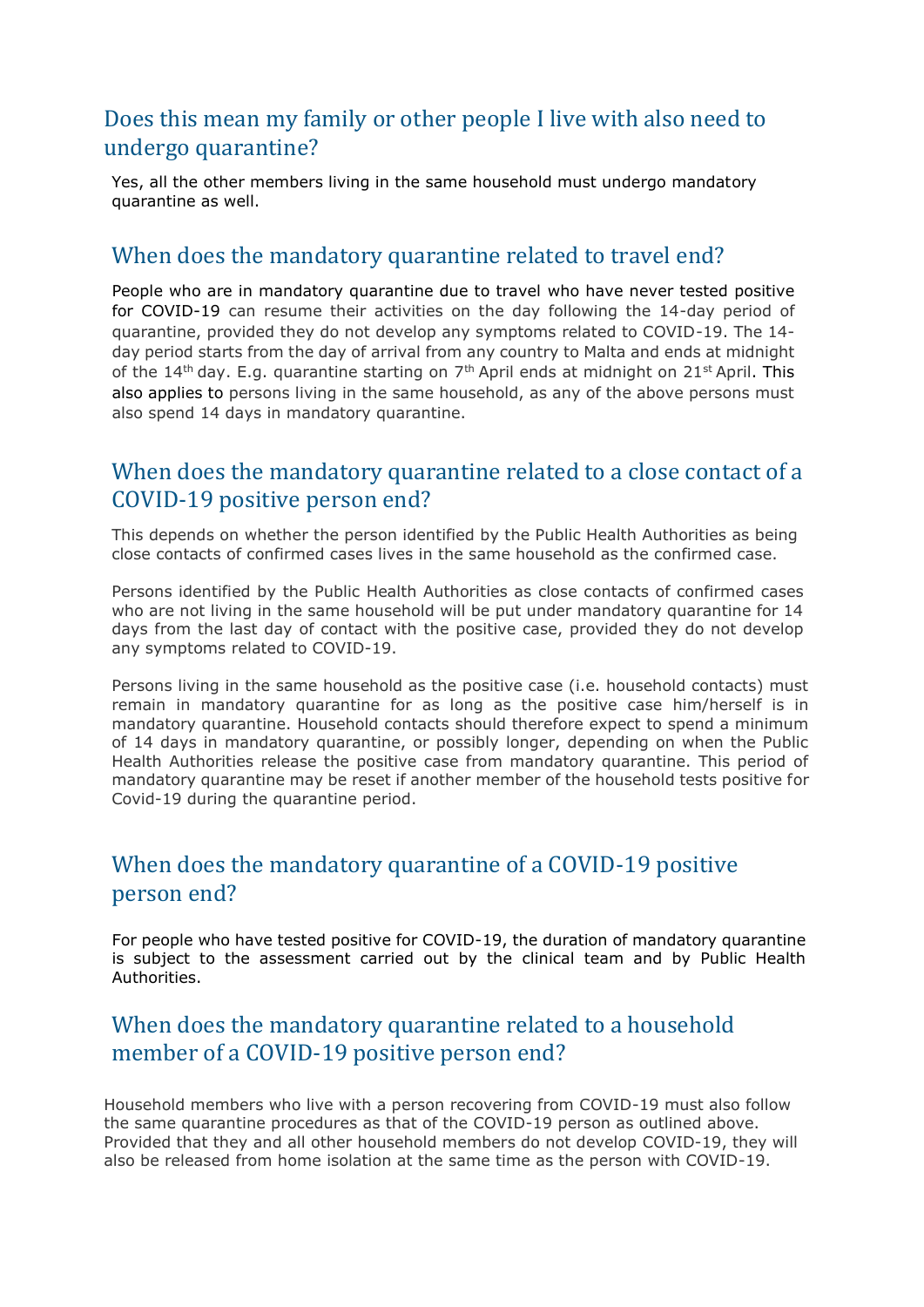# Why is Staying at home very important?

Staying at home helps to protect your family, friends, colleagues and the wider community. It will also help to control the spread of the virus. This may be difficult or frustrating, however, there are steps you can take to make it easier. These include:

- Asking friends or family to drop off anything you need or order supplies online. Make sure any deliveries are left on your doorstep for you to collect.
- Keeping in touch with friends and family over the phone or through social media.
- Keeping yourself busy by cooking, reading online learning and watching films.
- Taking online courses or classes to help you to exercise in your home.

## Keeping spirits up while in quarantine

Being in quarantine can be frightening, particularly for young children: Talk to the other members of the family about the infection. Understanding novel coronavirus will reduce anxiety.

- Reassure young children using age-appropriate language.
- Keep up a normal daily routine as much as possible.
- Think about how you have coped with difficult situations in the past and reassure yourself that you will cope with this situation too.

## Reducing boredom while in quarantine

Being confined to your home for an extended period can cause boredom, stress and conflict:

- Arrange with your employer to work from home, if possible.
- Ask your child's school to supply assignments, work sheets and homework by email.
- Don't rely too heavily on the television and technology. Treat quarantine as an opportunity to catch up with some things you don't usually have time for, such as board games, creative art or craft, drawing and reading.
- Exercise regularly. Options could include dancing, floor exercises, yoga, walking around the garden or using home exercise equipment, such as a stationary bicycle, if you have one. Exercise is a proven treatment for stress and depression.
- Keep in touch with family members and friends via telephone, email or social media.

## What do I do if I am in quarantine and develop symptoms?

If you develop any of the following symptoms:

- Fever
- Cough
- Shortness of breath
- Tiredness
- Sore throat
- Runny nose
- Headache
- Muscle Pain
- Loss of smell
- Loss of taste or altered taste
- Diarrhoea
- Vomiting
- $\checkmark$  Remain at home.
- $\checkmark$  DO NOT go to private clinics, emergency department, health centres, pharmacies or other healthcare facilities.
- ✓ Phone the Public Health Helpline on 111 for advice.